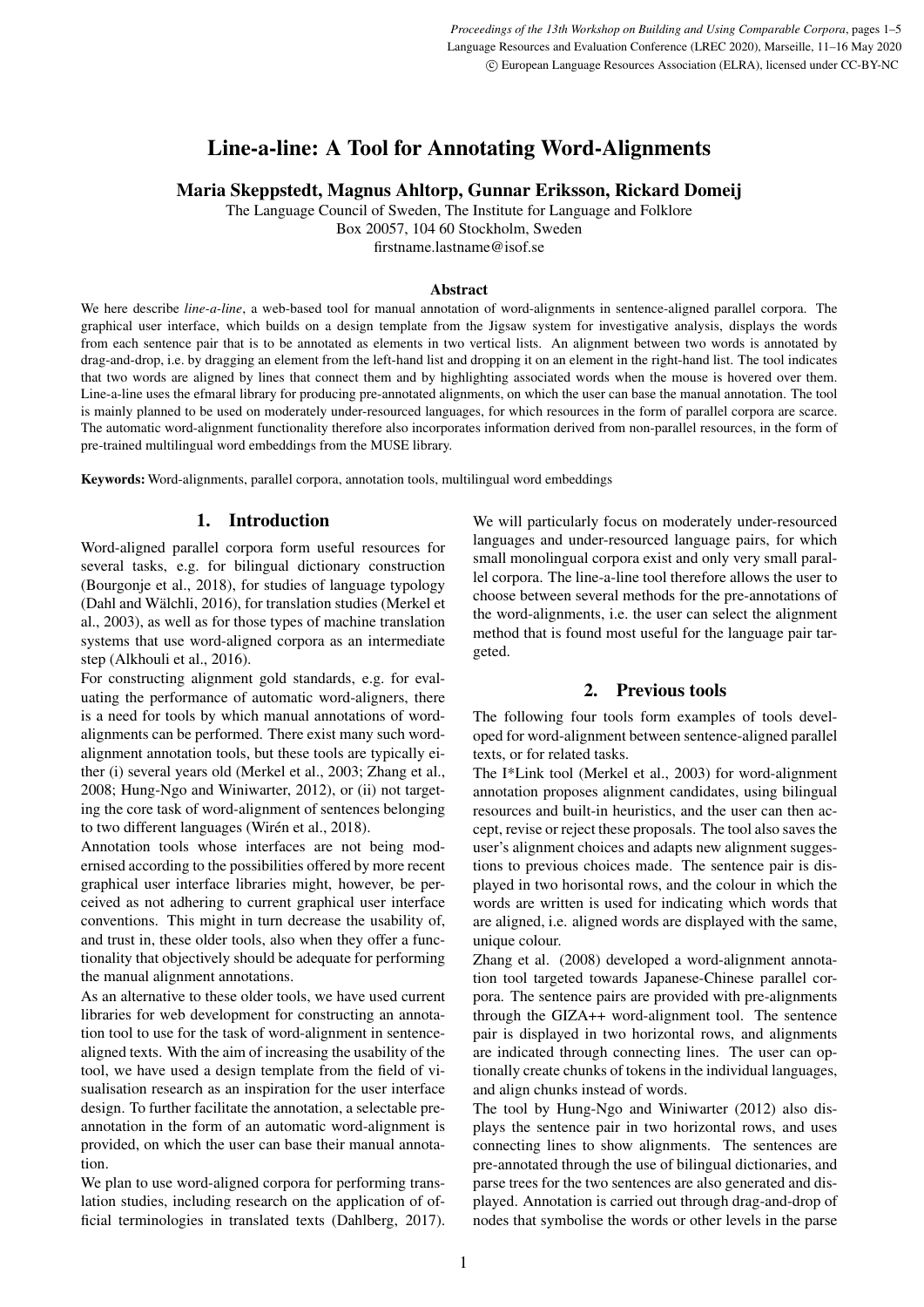

Figure 1: The user interface, showing a Swedish-German sentence pair. The following selections have been made by the user: (i) Annotation mode (h), (ii) to let the tool provide pre-annotated alignments through a union of intersectionsymmetrising and the alignments produced during the dictionary creation (i), (iii) to select what to annotate through searching for word in the corpus  $(j - k)$ . An alignment between two words is annotated through dragging the element from the left-hand list and dropping it on an element on the right-hand list. The figure shows how the user is dragging the element representing *'arbetsmarknaden'* with the aim of dropping it on the *'den'* element. When the user has dropped the element, an alignment between these two words will have been created.

tree. The tool also provides a visualisation of alignments in a matrix format.

The SVALA tool is constructed using current libraries for web development. Its purpose is, however, not to align sentences written in two different languages, but to correct and annotate text written by second-language learners. While the user is correcting the text, the tool maintains an automatic word-alignment between the original text and the corrected version. When necessary, it is also possible to manually correct the automatic word-alignments provided. Also this tool displays the sentence pairs in two horizontal rows, with connecting lines that indicate alignments.

# 3. The implemented word-alignment annotation tool

The line-a-line tool consists of a web-based front-end written in JavaScript/D3, and a back-end based on Python/Flask, a PyMongo database, as well as on the efmaral library (Östling and Tiedemann, 2016) for producing the automatic word-alignments used for the preannotations. Apart from being provided with the information available in the parallel texts, the automatic wordalignment functionality is also provided with data derived from a multilingual embedding space.

During the development of the tool, we used 559 sentence pairs from automatically sentence-aligned Swedish-German parallel texts, which have been collected from translations of Swedish government agency texts (Dahlberg and Domeij, 2017). We also used the Swedish-German multilingual embedding space available from the MUSE library.

#### 3.1. Front-end

The interface for carrying out a manual word alignment is shown in Figure 1. The figure shows the tool applied to the corpus used during the tool development, with the Swedish text to the left and the German text to the right.

The interface contains the following components: (a) The sentence belonging to one of the languages. (b) The sentence belonging to the other language. (c) An alignment between two words is created by drag-and-drop, i.e. by dragging an element from the left-hand list and dropping it on an element in the right-hand list. (d) Alignments are shown by lines that connect the associated list elements. (e) In addition, when the user hovers the mouse over an element, its associated elements, and the lines indicating the association, are highlighted. (f) An alignment is removed by clicking on the corresponding delete button. (g) Drop-down list for choosing which corpus to annotate. (h) Drop-down for choosing either annotation mode or to browse previously annotated sentences in read-only mode. (i) Drop-down list for choosing which word-alignment method to use for the pre-annotation. There are three different word-alignments to choose from (see section 3.3. below), and the user can also choose to annotate the alignments from scratch without any pre-annotations. (j) Drop-down list for choosing the criterium by which the next sentence pair to annotate is to be selected. The user can choose the order in which the sentence pairs are to be annotated, i.e. to choose to start with the ones that the pre-alignment system estimates to be easiest or estimates to be most difficult, or to annotate the sentence pairs in the order in which they appear in the corpus. The user can also choose to annotate sentence pairs that contain a specific word, and the word to search for is specified in the text field (k). (l) Reverse the order in which sentences belonging to the two languages are displayed. That is, the German text would in this case be displayed to the left and the Swedish text to the right, if the order were reversed. (m) Save the alignment annotation. (n) Redo, i.e. go back to the previously annotated sentence pair. (o) Remove the sentence pair from the annotation task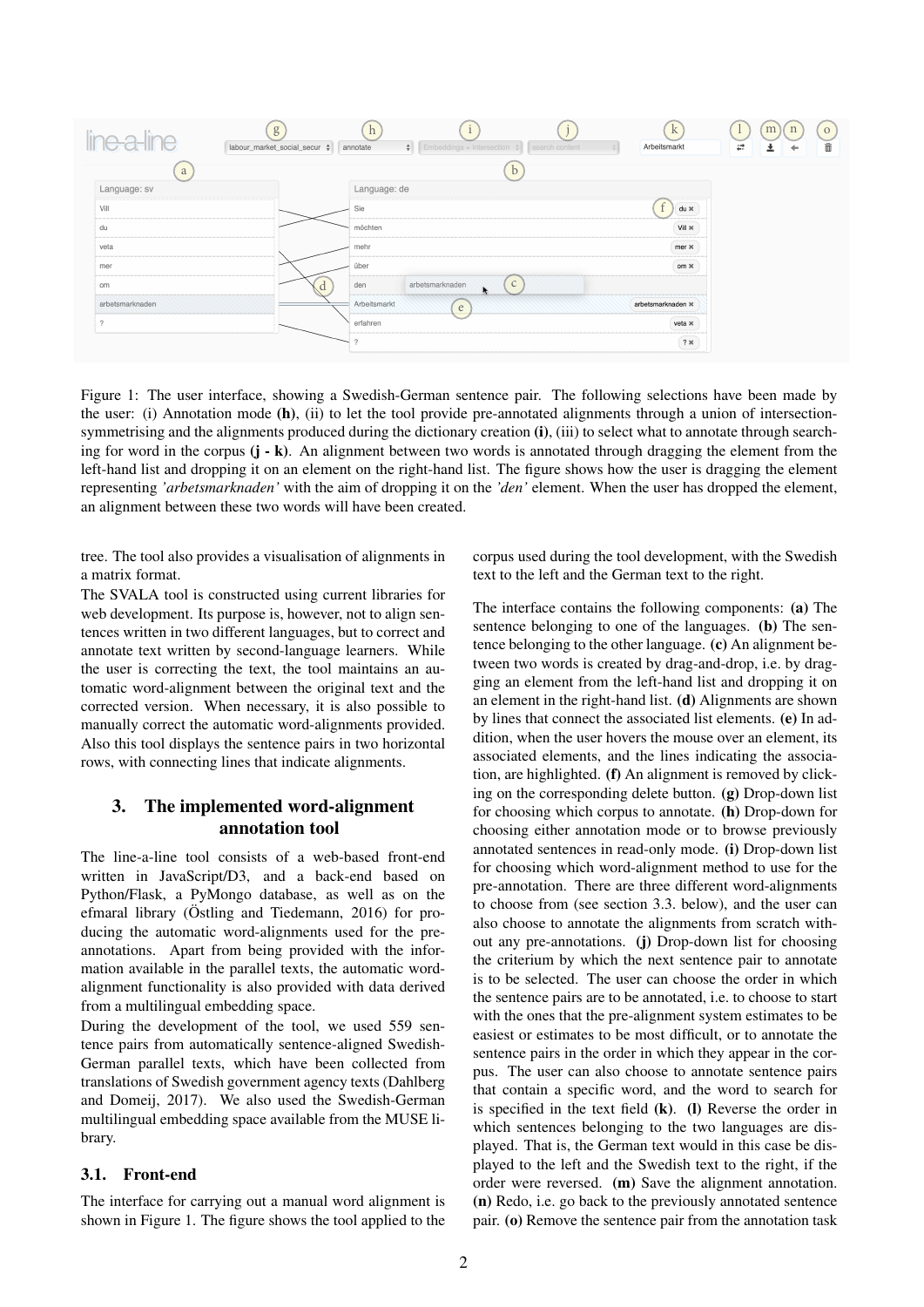(e.g. when the sentence pair stems from an incorrect sentence alignment).

To be able to choose a sentence-aligned corpus for manual annotation – in the drop-down list  $(g)$  above – the Python script provided for loading it into line-a-line's database must have been executed. The sentence-aligned corpus must be provided in the Translation Memory eXchange (TMX) format. The loading script tokenises the sentences using NLTK's TweetTokenizer<sup>1</sup> (Bird, 2002), and saves the tokenised sentence pairs in the PyMongo database.

The user interface builds on a design template from a system constructed within the field of information visualisation research; the Jigsaw system for investigative analysis (Stasko, 2008). The Jigsaw system includes a list view user interface for visualising connections between different types of entities (e.g. people, places, dates and organisations) that are mentioned in a text collection. The interface displays each type of entity in separate lists, and associations between entities in the different lists are indicated by highlighting the entities and the lines that connect them. The same design template has also been used for visualising associations between information entities extracted from large text collections by the use of topic modelling (Skeppstedt et al., 2018).

Lists of words that form sentences in two different languages, and where some of the word-pairs in these two lists are connected, form a data set that is similar to the connected entity data of Jigsaw's list view interface. We therefore found the list view template suitable for the wordalignment task, where alignments are indicated by connecting lines and by highlighting of associated words and of lines that connect these words (shown in Figure 1).

To display the two paired sentences in the form of two vertical lists differs from the approach used in the systems mentioned above, which either display word-alignments through lines between two horizontal sentences, or in a matrix format. By instead arranging the words vertically, as we have done here, the display of the word associations becomes more compact for most writing systems, which has the potential to make it easier to trace the connecting lines. While this vertical view potentially de-emphasises the sentence, it instead emphasises the individual tokens, which might make it easier to focus on the parts of the sentences that are relevant for the immediate alignment connections that are created or inspected by the annotator.

#### 3.2. An automatically created dictionary from multilingual word embeddings

As stated above, we plan to apply the tool on pairs of texts in moderately under-resourced languages, for which parallel resources are scarce. To improve the pre-annotation for these languages, information from monolingual resources should also be included in the automatic word-alignment functionality. To achieve this, the tool uses pre-trained multilingual embeddings from the MUSE library.<sup>2</sup>

By using the MUSE library, multilingual word embeddings can be constructed from independent monolingual resources. A multilingual word embedding is constructed from two separate monolingual word embedding spaces for the two languages in question. That is, each one of the embedding spaces is trained independently on a monolingual corpus. The embeddings for the two monolingual spaces constructed are then automatically aligned, i.e. pairs of corresponding embedding vectors are found in the two spaces. If there is a bilingual dictionary available, the alignment can be carried out in a supervised fashion. A subset of the embeddings can then be aligned with the use of the dictionary, and the alignments of other embeddings can thereafter be adapted to these points. The process can also be carried out in an unsupervised fashion without a dictionary, using a similarity measure called 'cross-domain similarity local scaling' for finding alignments between embeddings (Conneau et al., 2017).

The resulting multilingual word embedding space can then be queried for a word in one of the languages, which results in an output in the form of a list of the nearest neighbours to this word in the other language. We use this functionality to automatically generate a corpus-specific bilingual dictionary, which we give as an extra parallel data input to the word-alignment functionality described below. The method used for incorporating the embeddings is somewhat inspired by the work by Pourdamghani et al. (2018). They, however, use similarity in two monolingual spaces for inferring word-alignments.

The automatic creation of the corpus-specific bilingual dictionary is carried out as follows: For each sentence pair in the parallel corpus, i.e. the pair of two vectors of words, one belonging to language a and the other to language b, the following is carried out. All possible tuples consisting of one word from the sentence belonging to language a and one word from the sentence belonging to language **b** are constructed. For each such tuple  $(a_i, b_j)$ , the multilingual word embedding space is used to check whether  $a_i$ is included among the top n nearest neighbours to  $b_i$  and whether  $b_i$  is included among the top n nearest neighbours to  $a_i$ . If both conditions are fulfilled, the tuple is added to the automatically constructed bilingual dictionary. The detected tuple is also recorded as a word-alignment for this specific sentence-pair, and this alignment is later used as a component in one of the pre-alignment options provided by the tool. $3$ 

If no match is found for any of the words in a sentence, we also allow for a search on subwords in the embedding space. Thereby, some morphological variations and compound words that are present in the sentences that are to be aligned, but not included in the embedding space, can be included.<sup>4</sup>

<sup>&</sup>lt;sup>1</sup>https://www.nltk.org/api/nltk.tokenize.html. The use of tokeniser will later be made configurable, as there are many languages for which the TweetTokenizer it is not suitable. For instance, Japanese and Chinese, which do not use white space to indicate token segmentation.

<sup>2</sup> https://github.com/facebookresearch/MUSE

<sup>&</sup>lt;sup>3</sup>When developing the system we used  $n = 2$ , and if no match was found for a word, we allowed for an  $n = 20$  for a word pair to be included in the dictionary. The cut-off used should, however, be allowed to be adjusted by the user. Punctuation characters and stop words are excluded from the dictionary construction process.

<sup>&</sup>lt;sup>4</sup>We here used a minimum allowed length of 4 characters for a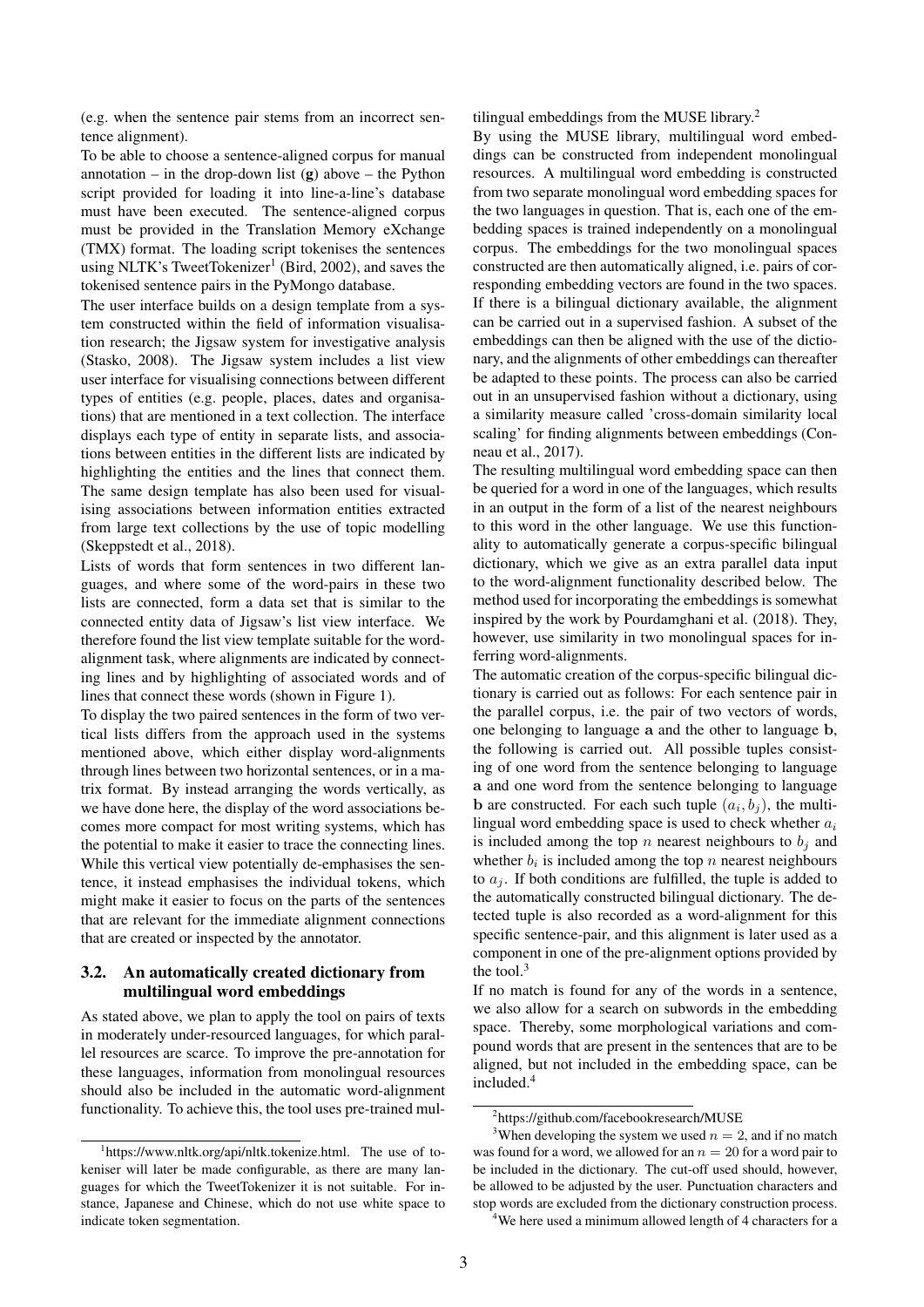The word-alignments and the automatically created dictionary are then used as components for producing preannotated word-alignments.

#### 3.3. Back-end with pre-annotated word-alignments

The corpus loading script also runs an automatic wordalignment, which is used for the pre-annotated alignments on which the user bases their manual annotations. The main method for producing the automatic word-alignments is the efmaral system (Östling and Tiedemann, 2016; Tiedemann et al.,  $2016$ <sup>5</sup>. The efmaral system uses a Bayesian model with Markov Chain Monte Carlo (MCMC) inference for producing the word-alignments. The corpus-specific dictionary, automatically produced through the MUSE library, is used as additional input, i.e. as aligned data, for the efmaral word-alignment.

The efmaral alignment is run twice, first with one of the languages as source language and the other as target language, and thereafter with reversed language order. Three different methods are then available for symmetrising the alignments, (i) a simple intersection of the two alignment predictions, i.e. only keeping the alignments that are predicted by both models, or (ii) symmetrising using the GDFA word-alignment symmetrisation algorithm as implemented in NLTK<sup>6</sup> (Axelrod et al., 2005), (iii) a union of the intersection-symmetrising alignments and the alignments produced during the dictionary creation. The user can thereby choose the type of pre-annotation that is found most useful for the corpus that is being annotated. The user can also choose to carry out the annotation without using a pre-annotation of the alignments, as it is likely that there are circumstances when the pre-annotations would not be found useful. For instance, when the tool is applied on languages with very few existing resources, which would render low quality pre-annotations. None of the methods provided for pre-alignment rely on the existence of heavy resource-demanding language models, e.g., BERT models, as such models would be unobtainable for the low resource language pairs that form the target of the tool.

A difficulty score is computed for the alignments, by measuring the number of word pairs that are included in the intersection set in relation to the total number of words in the two sentences. This difficulty score is used for sorting the sentence pairs that are given to the user for manual alignment. Depending on the choice made by the user in the drop-down list (i), the back-end either delivers the most difficult un-annotated sentence pairs or the easiest ones. The user can also choose not to use this difficulty score for selecting sentences to annotate, but to use the original corpus order of the sentences. There is also a forth option in the drop-down lists, which lets the user search for a specific word in the corpus, and annotate all sentence pairs in which this word is included.

# 4. Concluding remarks

With line-a-line, we have provided a tool that we hope will form a useful resource for annotating word-alignments in sentence-aligned parallel corpora.<sup>7</sup>

Whether the pre-annotations available will have a quality that is high enough to be found helpful when annotating, will depend on the resources available, i.e. on which language pairs that are to be aligned, on the size of the parallel corpus available, and on the quality of the multilingual word embedding space. A key functionality of the line-aline tool is therefore to provide several methods for preannotation, and let the user choose the one that is found most helpful for performing the annotation.

For instance, we perceived the pre-annotations constructed by a union of intersection-symmetrising and dictionary creation alignments to be most useful during the tool development. In contrast, pre-annotations constructed through the GDFA symmetrisation were perceived as not useful, as they contained too many false positives for our small Swedish-German parallel corpus.

## Acknowledgements

This work was funded by the Swedish Research Council (project number 2017-00626).

#### 5. Bibliographical References

- Alkhouli, T., Bretschner, G., Peter, J.-T., Hethnawi, M., Guta, A., and Ney, H. (2016). Alignment-based neural machine translation. In *ACL 2016 First Conference on Machine Translation*, pages 54–65, Berlin, Germany, August.
- Axelrod, A., Mayne, R. B., Callison-burch, C., Osborne, M., and Talbot, D. (2005). Edinburgh system description for the 2005 IWSLT speech translation evaluation. In *In Proc. International Workshop on Spoken Language Translation (IWSLT)*.
- Bird, S. (2002). NLTK: The natural language toolkit. In *Proceedings of the ACL Workshop on Effective Tools and Methodologies for Teaching Natural Language Processing and Computational Linguistics*, Stroudsburg, PA, USA. Association for Computational Linguistics.
- Bourgonje, P., Hoek, J., Evers-Vermeul, J., Redeker, G., Sanders, T., and Stede, M. (2018). Constructing a lexicon of Dutch discourse connectives. *Computational Linguistics in the Netherlands Journal*, 8:163–175, 12/2018.
- Conneau, A., Lample, G., Ranzato, M., Denoyer, L., and Jégou, H. (2017). Word translation without parallel data. *arXiv preprint arXiv:1710.04087*.
- Dahl, Ö. and Wälchli, B. (2016). Perfects and iamitives : two gram types in one grammatical space. *Letras de Hoje*, 51(3):325–348.
- Dahlberg, S. and Domeij, R. (2017). Översättning av termer i myndighetstexter: En studie om översättning av myndighetstermer i arbetet med nationell språkinfrastruktur på språkrådet. In Workshop *Termplanering och termbruk i svenskan pa Svenskans ˚ beskrivning 36*.

sequence of characters to be considered a subword, but this figure should also be allowed to be adjusted to the language pairs used.

<sup>&</sup>lt;sup>5</sup>https://github.com/robertostling/efmaral

 $7$ The tool will be made freely available at: https://github.com/mariask2/line-a-line.

<sup>6</sup> https://www.nltk.org/ modules/nltk/translate/gdfa.html